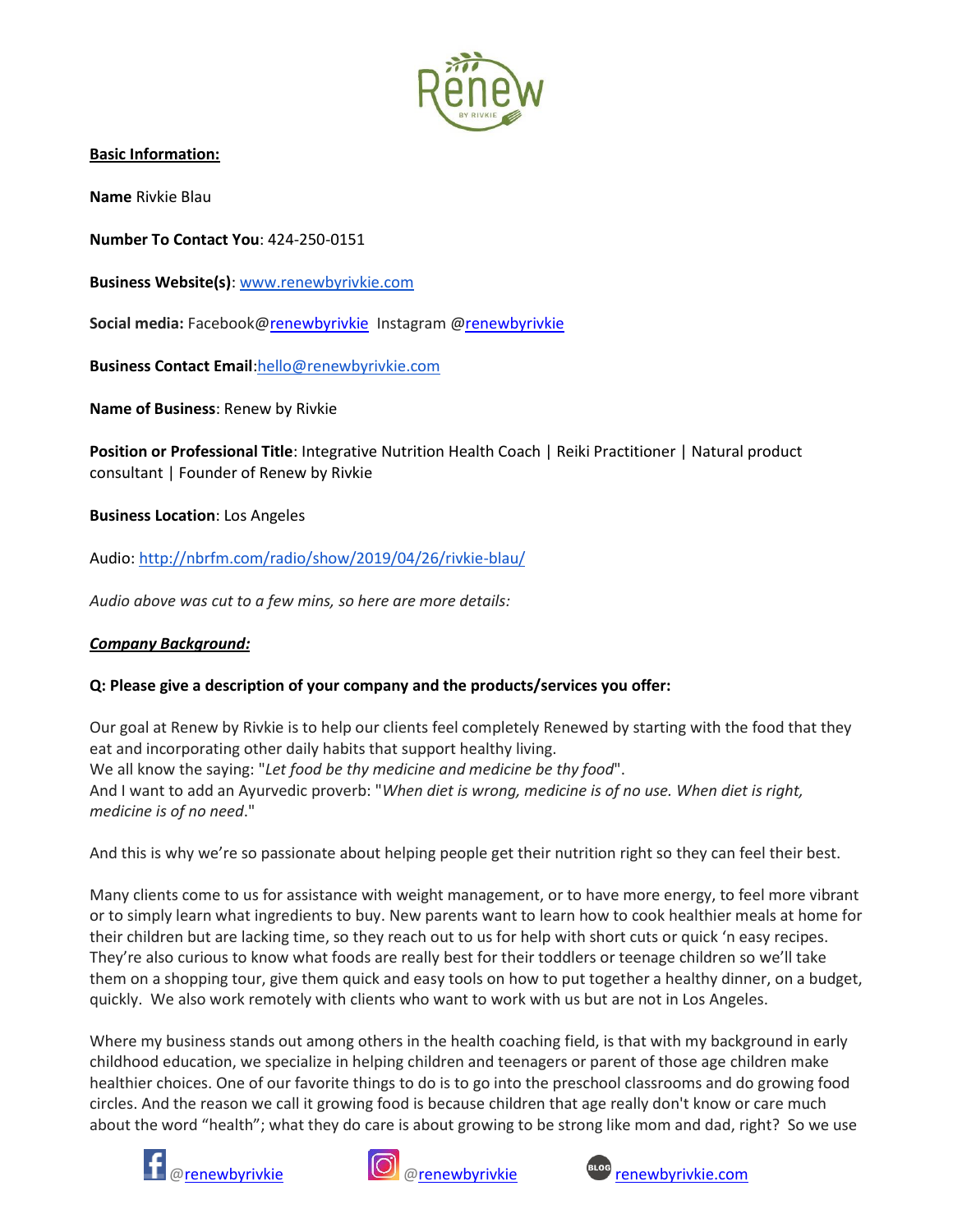

language in a way that they can relate to and teach them which foods make them strong; with interactive lessons, stories, hands on practice games, and sometimes we even dance, cuz hey, exercise is a big part of healthy living too and kids love to move. I've gotten great feedback from the preschool parents about how their children started trying fruits and most importantly vegetables after these lessons, so it's really gratifying to work with children because they love change and trying new things whereas adults are sometimes resistant. And, the only way to truly change the food culture in the America, is by starting with the next generation!

While food is our focus and I believe the first step in preventative medicine, Renew by Rivkie is about the whole person and that includes small lifestyle changes as well, which can often get in the way of making smart food choices. For children I'll incorporate in my lessons about being kind to our friends, how it makes us happier and makes our heart stronger and also encourage their parents not to reward with food. For adult, depending on what they're struggling with, I may suggest simply moving things around in their home to create a calmer and more conducive environment to support healthy living, or spending more time in nature, or staying away from toxic people or toxic energy; self-care, meal prepping, being organized, etc.

Education is a big component of what we do whether it's with speaking engagements, or educating our clients in their 1:1 sessions, as well as inspiring our followers on social media via IG and FB @renewbyrivkie. We want to empower the reader, even one who is not ready to hire a coach, that they too can make small changes on their own and feel better. You can follow us @renewbyrivkie on IG and FB.

If you'd like to learn more about what we do or hear from people who have worked with us, you can read many testimonials as well as see some pictures of Renew by Rivkie in action on our website by going to: [https://renewbyrivkie.com/testimonials/.](https://renewbyrivkie.com/testimonials/)

Some things we offer:

- 1) 1:1 health coaching
- 2) Healthy cooking classes
- 3) Food shopping tours
- 4) Pantry and home healthy makeovers
- 5) Speaking engagements and lectures
- 6) Classes for kids
- 7) Wellness retreats

8) We're also passionate about products (because our skin is the largest organ in our body and absorbs 60% of what we put onto it, into our bodies) so we sell 100% toxic free products made by pure haven. You can order by going to [www.purehaven.com/rivkie](http://www.purehaven.com/rivkie) and you'll get 10% back on every order with that link.

9) We also offer classes to learn how to make your own products at home with natural foods and essential oils.

More recently we've added energy healing sessions such as:

10) Reiki session

11) Meditation classes to support proper nutrition and health

# **Q: Tell us about your background of your business and yourself.**

I've always dreamed of working in the health and wellness field. I wanted to be both a nurse and a psychologist. Health Coaching somehow combined the two for me - nursing people back to health in a more holistic setting while coaching them when they feel stuck. We all progress better with support. I got certified as